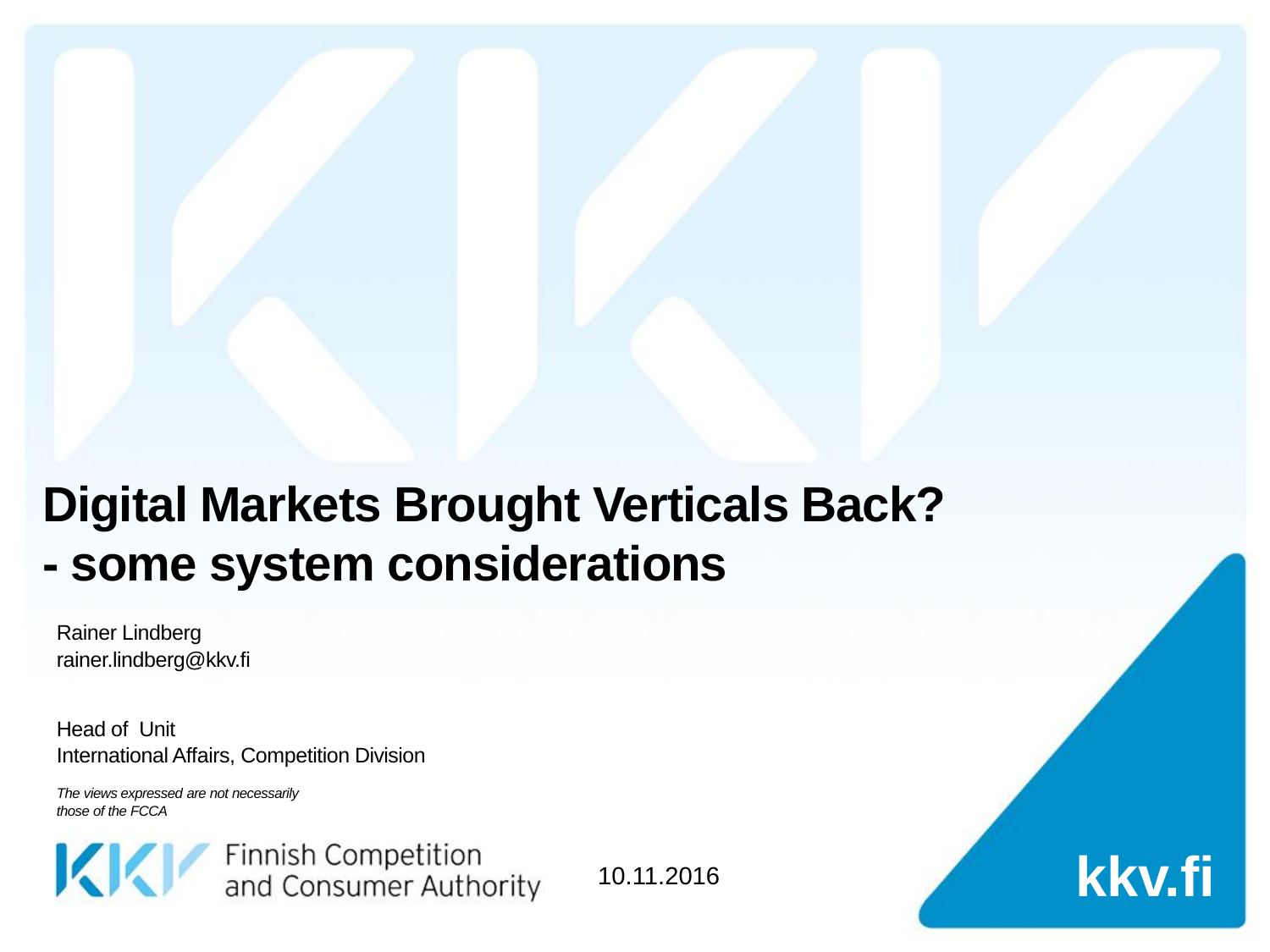#### **• Digital market issues basically everywhere. Here scope on** verticals. **Are they back now ?**

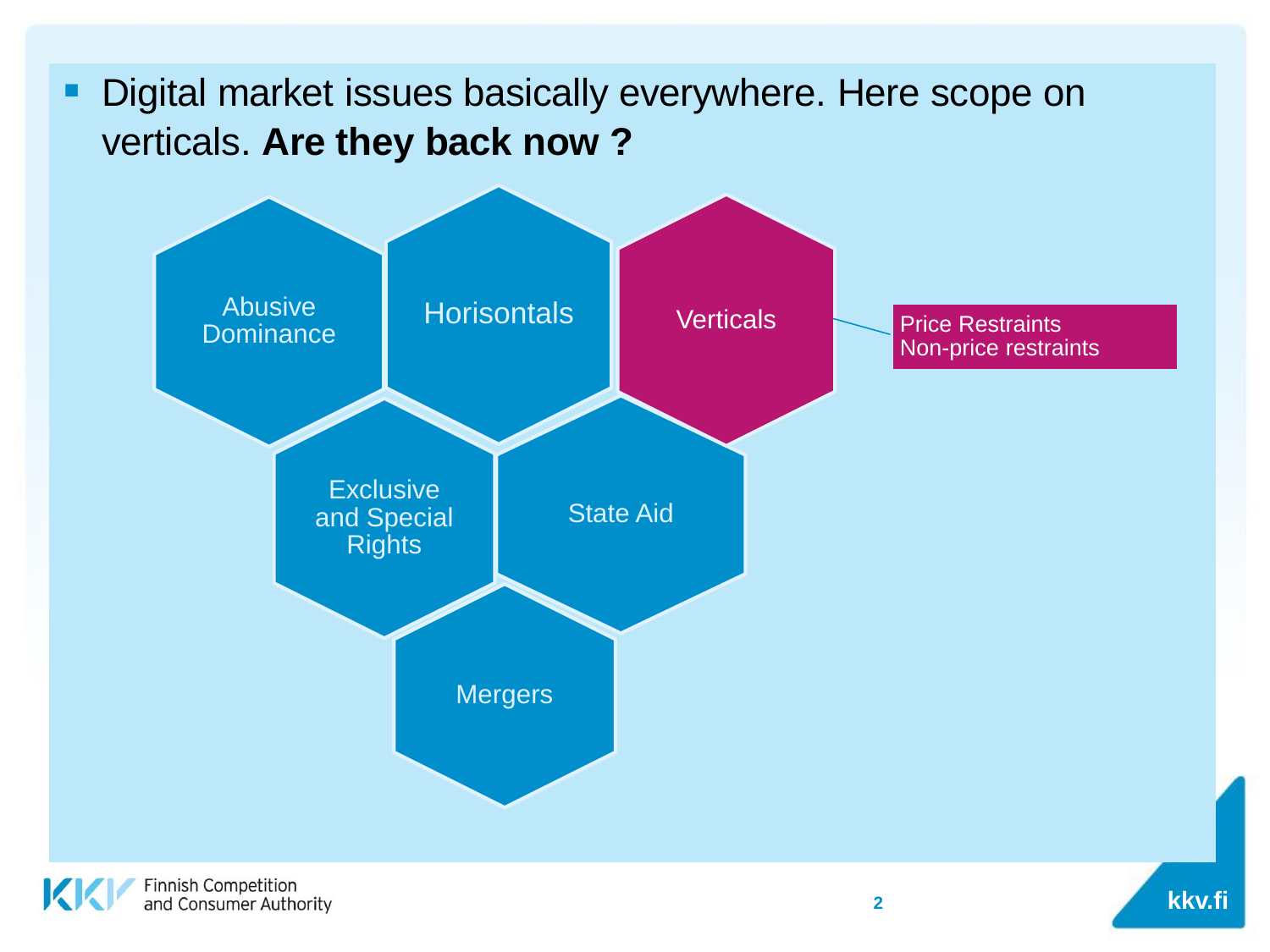#### Some Milestones of Vertical Restraints (in European Approach)



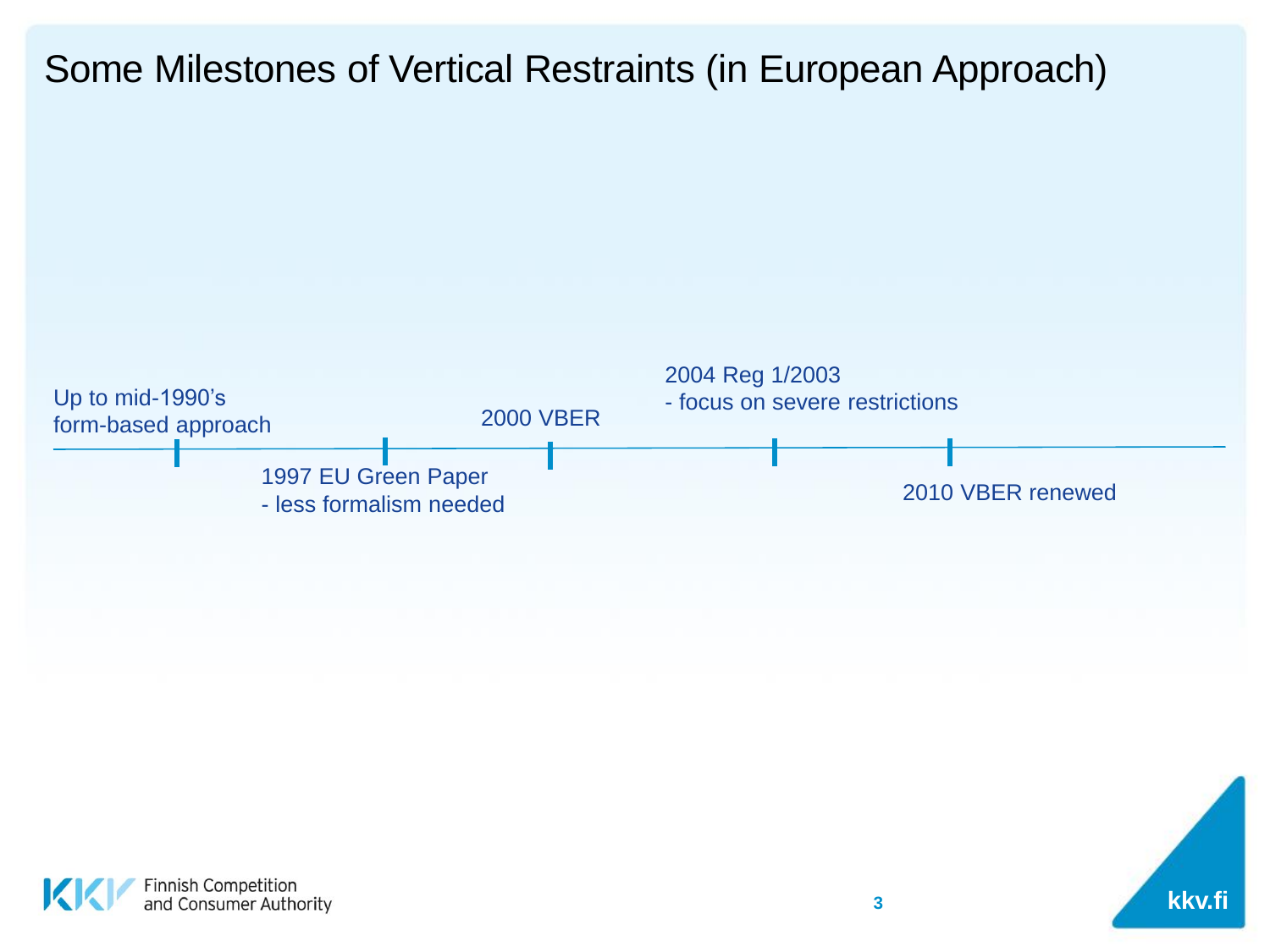#### Some Milestones of Vertical Restraints (in European Approach)





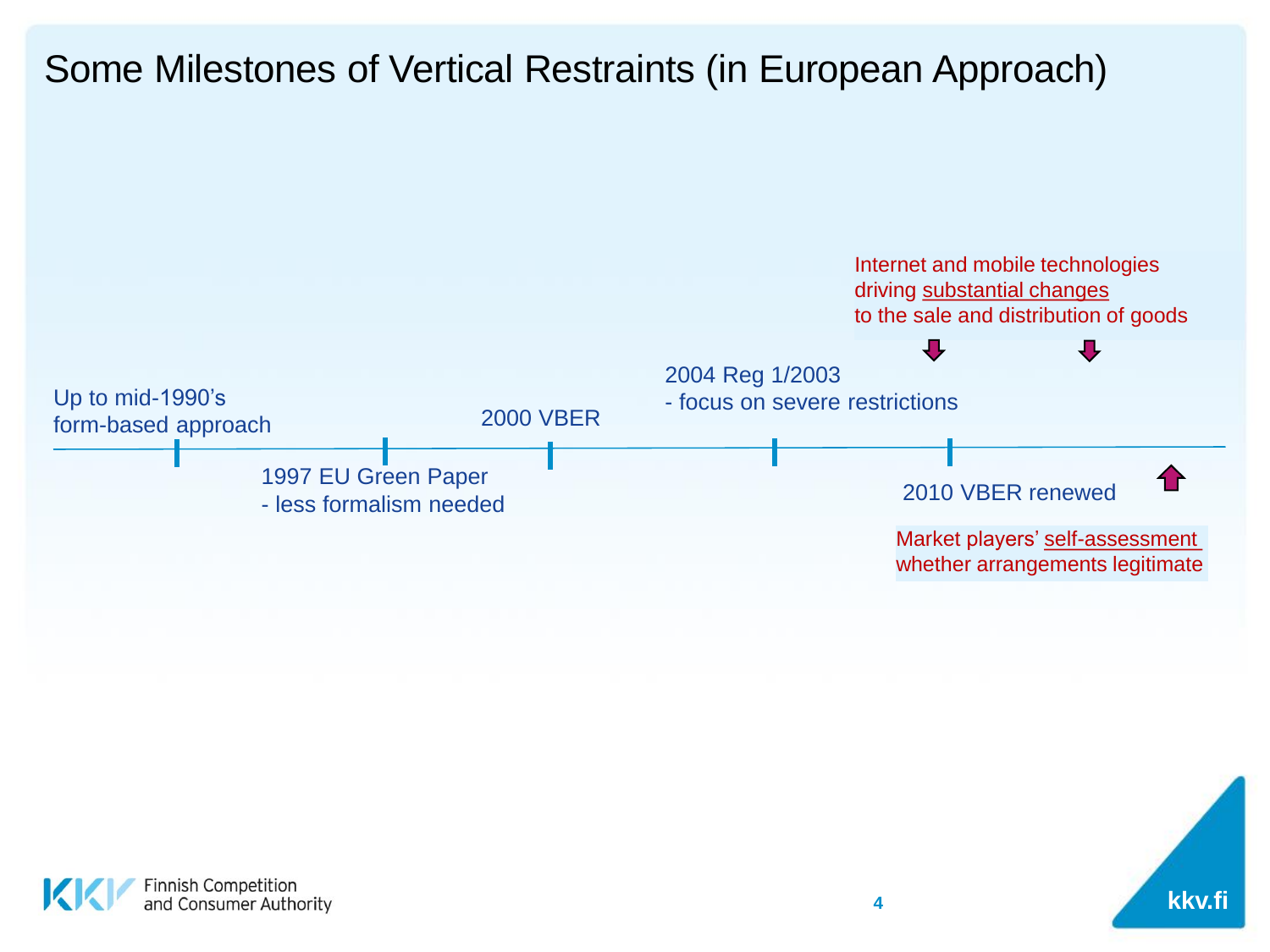#### Change in Competition Enforcers' Priorities ? **Case Finland.**

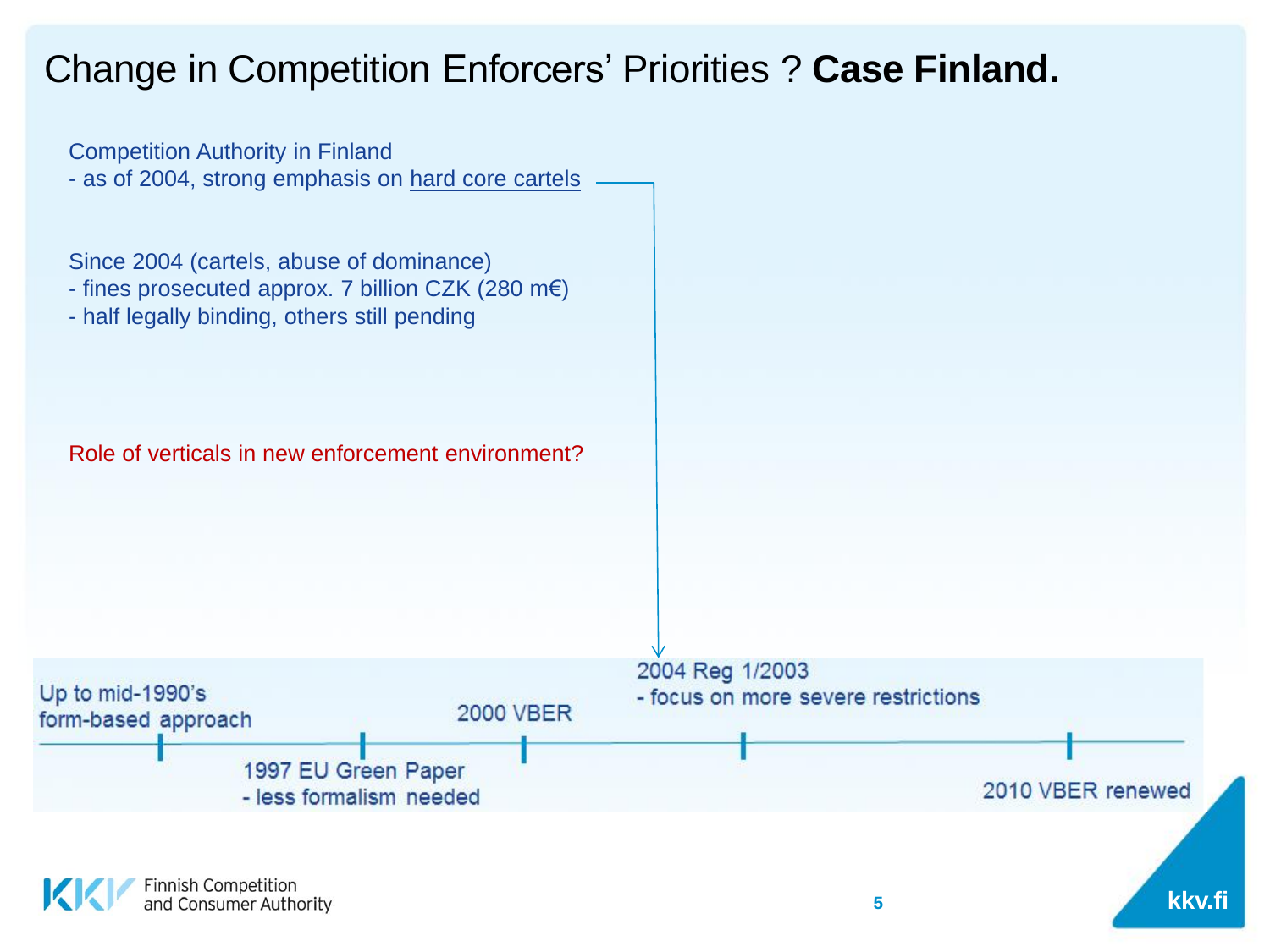#### Change in Competition Enforcers' Priorities ? **Case Finland.**

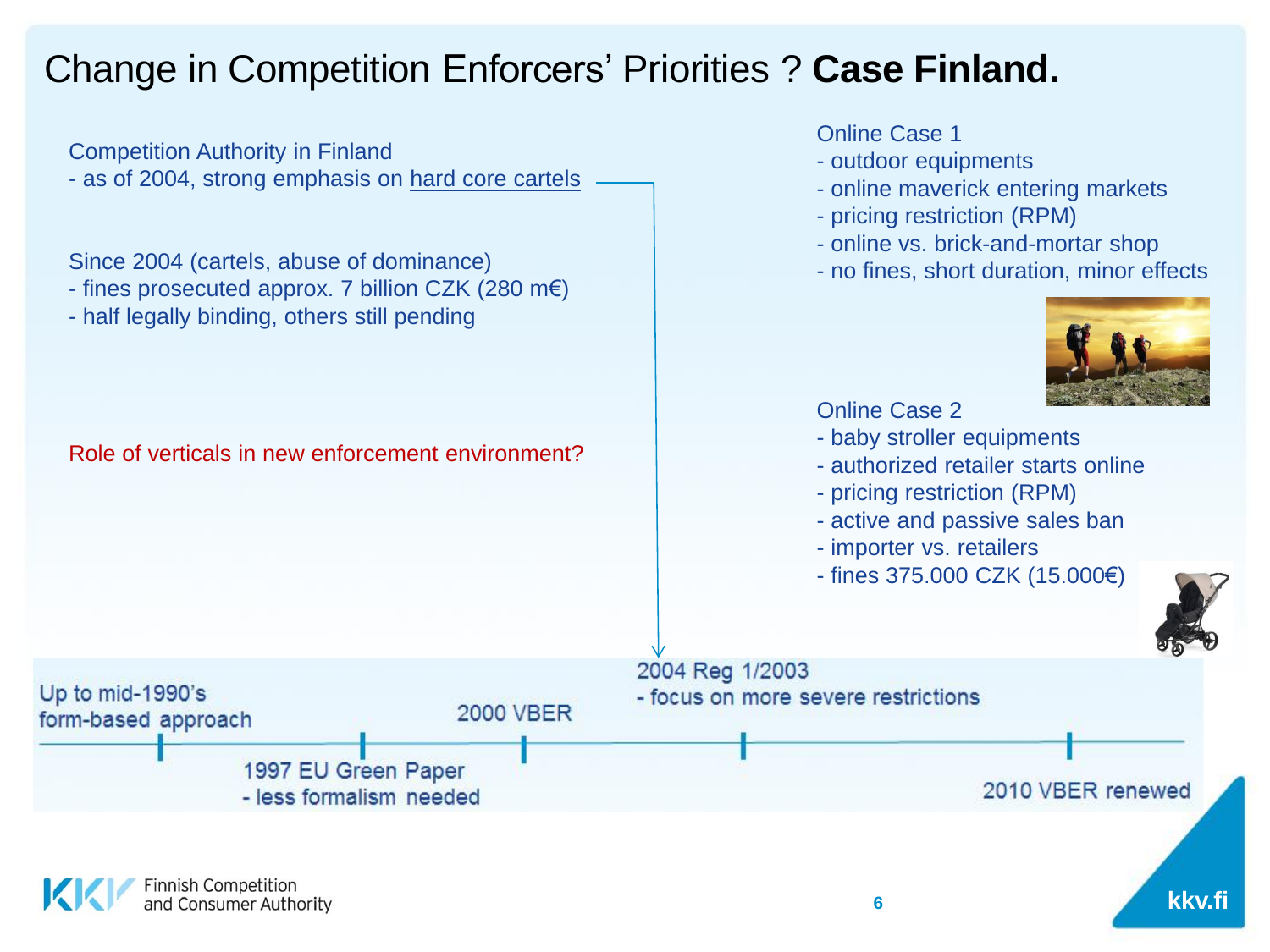#### Enforcement System Considerations 1/2



innish Competition<sup>.</sup> and Consumer Authority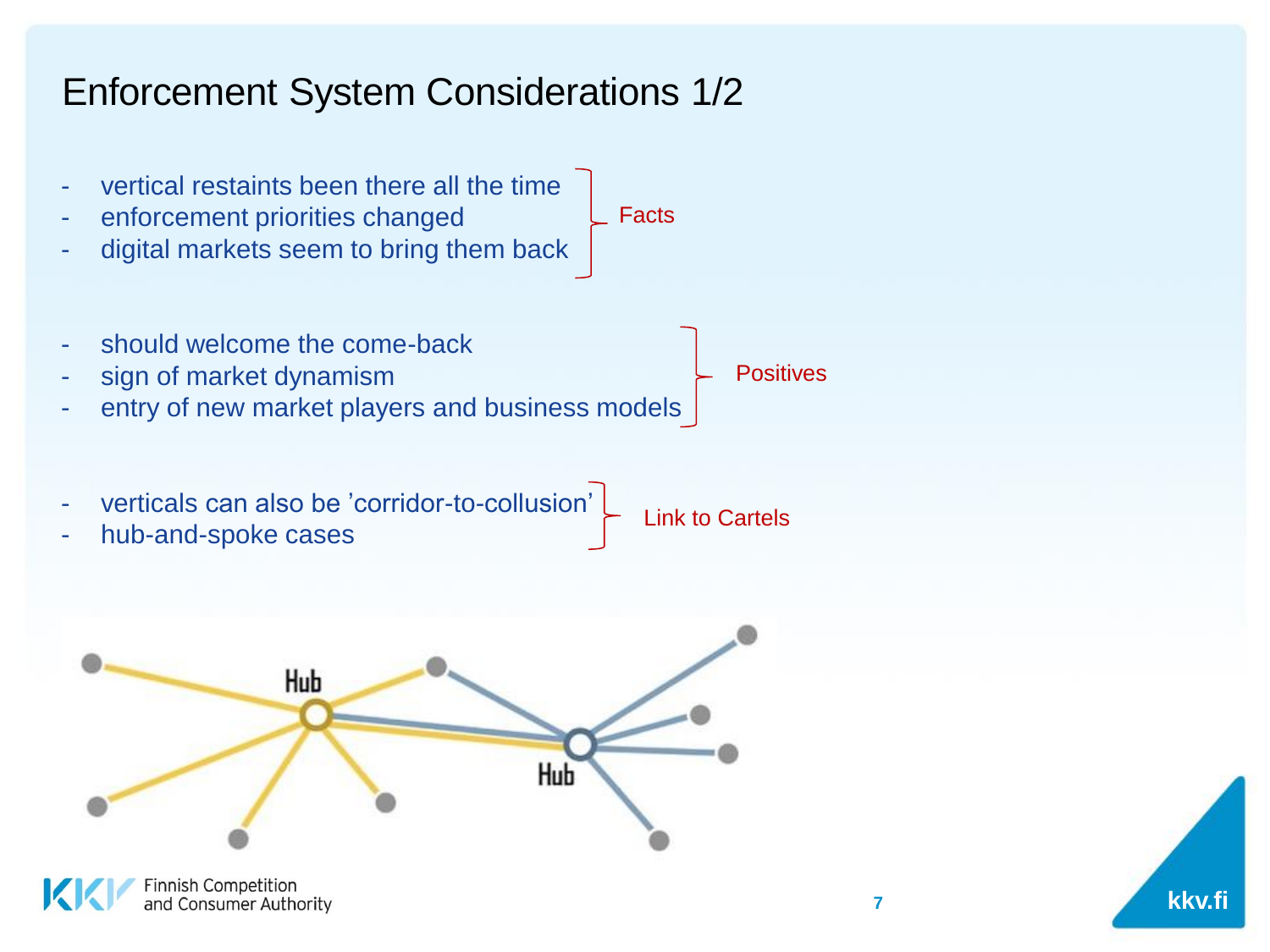#### Enforcement System Considerations 2/2

- main theories of economic harm of vertical restraints
	- foreclosure of rivals (deterring entry, promoting exit)
	- softening of competition
	- facilitation of collusion
- overall trend more economic approach (price based / non-price based)
- challenge theory of harm below dominance
- market power / market shares in digital markets
- short-term market power
- notion of fading dominance (Breshanan)
- art 101.3 efficiencies in fast moving markets
- object or effect debate : constant monitoring required
- commitments a policy solution?
	- no guidance
	- no fines
	- no compensation
- avoiding conflicting regulatory and competition law obligations
	- draft geo-blocking regulation art 6 vs. Matra Hachette T-17/93
- issue of 'competition neutrality' / traditional vs. new players
- retail awareness of no-RPM rights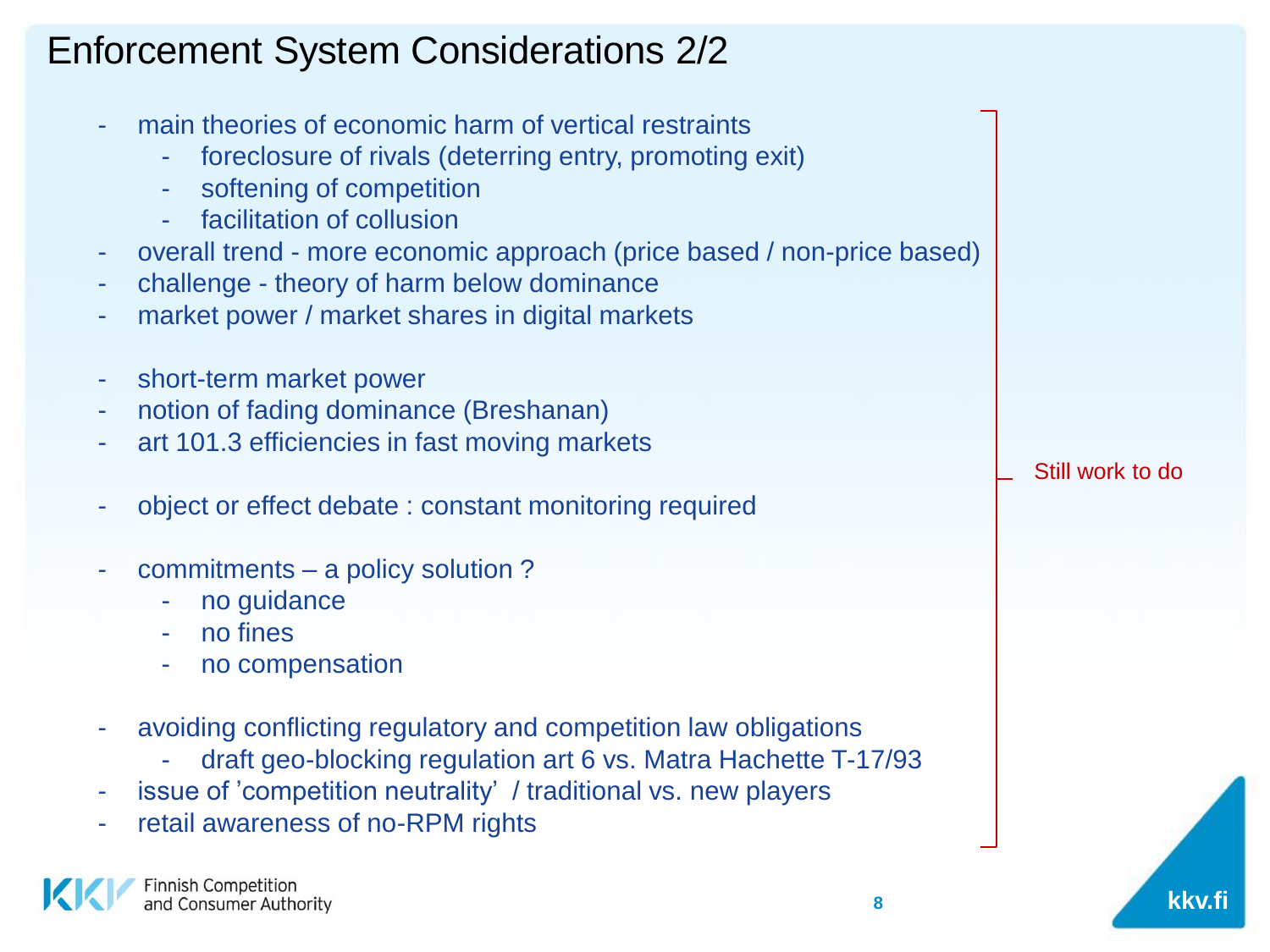## **How to (try to) Stay Ahead?**

**Digital evolution is here to stay. Will continue and gather pace in the future**

**Most (if not all) traditional enforcement tools workable**

**Speed may matter, to end harm more quickly**

**Need to improve forethought skills** 

- right momentum when to intervene, not to intervene

**Markets with 'no borders' – importance of international and EU cooperation**

**Link to general competitiveness of the economy** 

- political endorsement, if needed